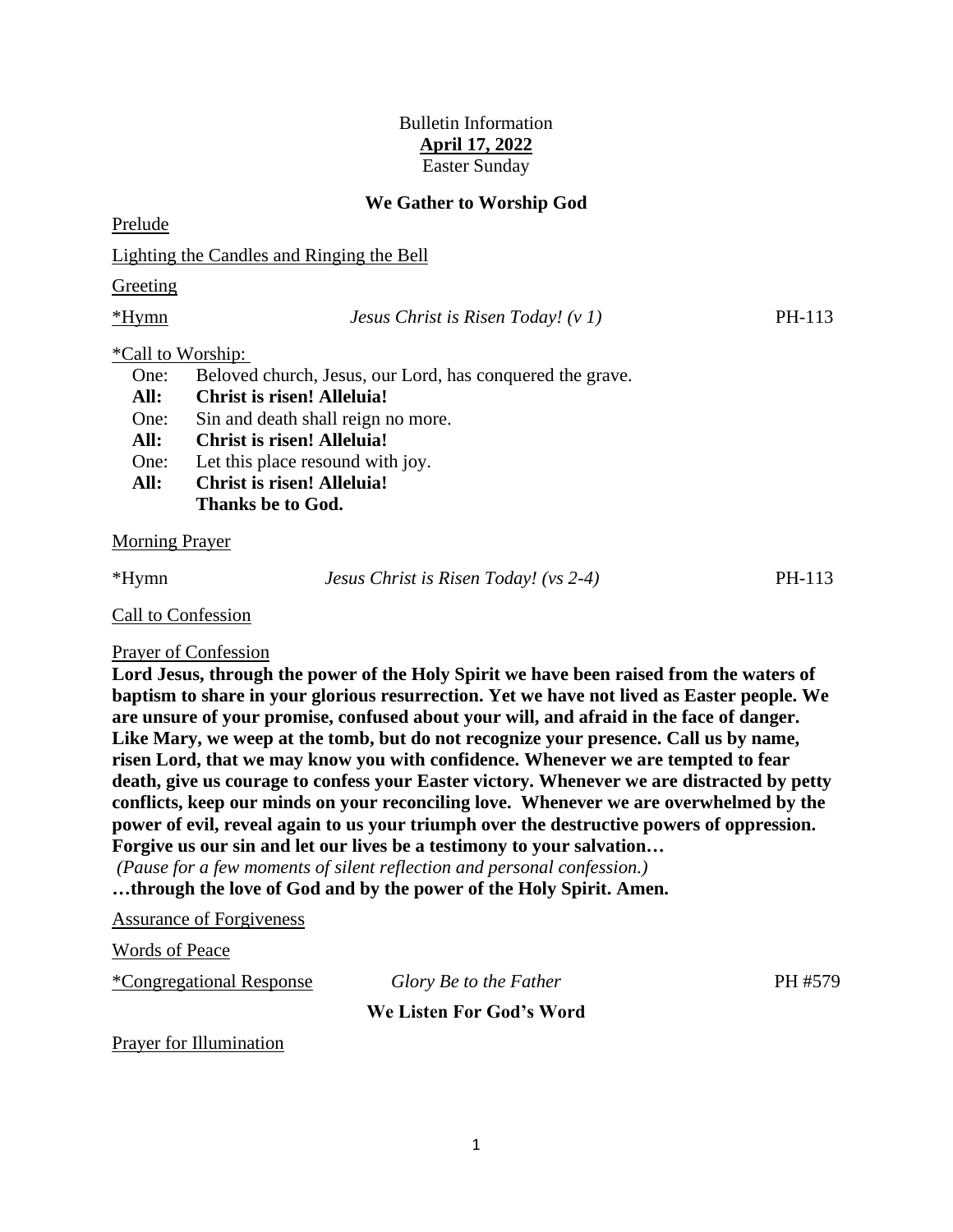Old Testament Reading Isaiah 65:17-25

This is the Word of the Lord. **Thanks be to God.**

### Responsive Psalm & Psalm Prayer Psalm 118:1-2, 14-24

- One: Give thanks to the Lord, who is good, whose mercy endures forever. Let Israel now proclaim,
- **All: "The mercy of the Lord endures forever." The Lord is my strength and my song and has become my salvation.**
- One: There is a sound of exultation and victory in the tents of the righteous:
- **All: "The right hand of the Lord has triumphed! the right hand of the Lord is exalted! The right hand of the Lord has triumphed!"**
- One: I shall not die, but live, and declare the works of the Lord.
- **All: The Lord has punished me sorely but did not hand me over to death.**
- One: Open for me the gates of righteousness; I will enter them; I will offer thanks to the Lord.
- **All: "This is the gate of the Lord; those who are righteous may enter."**
- One: I will give thanks to you, for you answered me and have become my salvation.
- **All: The same stone which the builders rejected has become the chief cornerstone.**
- One: This is the Lord's doing, and it is marvelous in our eyes.
- **All: On this day the Lord has acted; we will rejoice and be glad in it.**
- One: Holy and mighty God, your Son's triumph over sin and death has opened to us the gate of eternal life. Purify our hearts that we may follow him and share in the radiance of his glory. We ask this for the sake of our risen Lord. **Amen.**

This is the Word of the Lord. **Thanks be to God.**

Gospel Lesson John 20:1-18

This is the Word of the Lord. **Thanks be to God.**

# Sermon *"Rabbouni!"*

# **We Respond to God's Word**

\*Hymn *Because He Lives Insert*

Celebration of the Lord's Supper

**Invitation** Great Prayer of Thanksgiving & the Lord's Prayer The Lord be with you. **And also with you.** Lift up your hearts. **We lift them up to the Lord.** Let us give thanks to the Lord our God.

New Testament Lesson 1 Corinthians 15:19-26